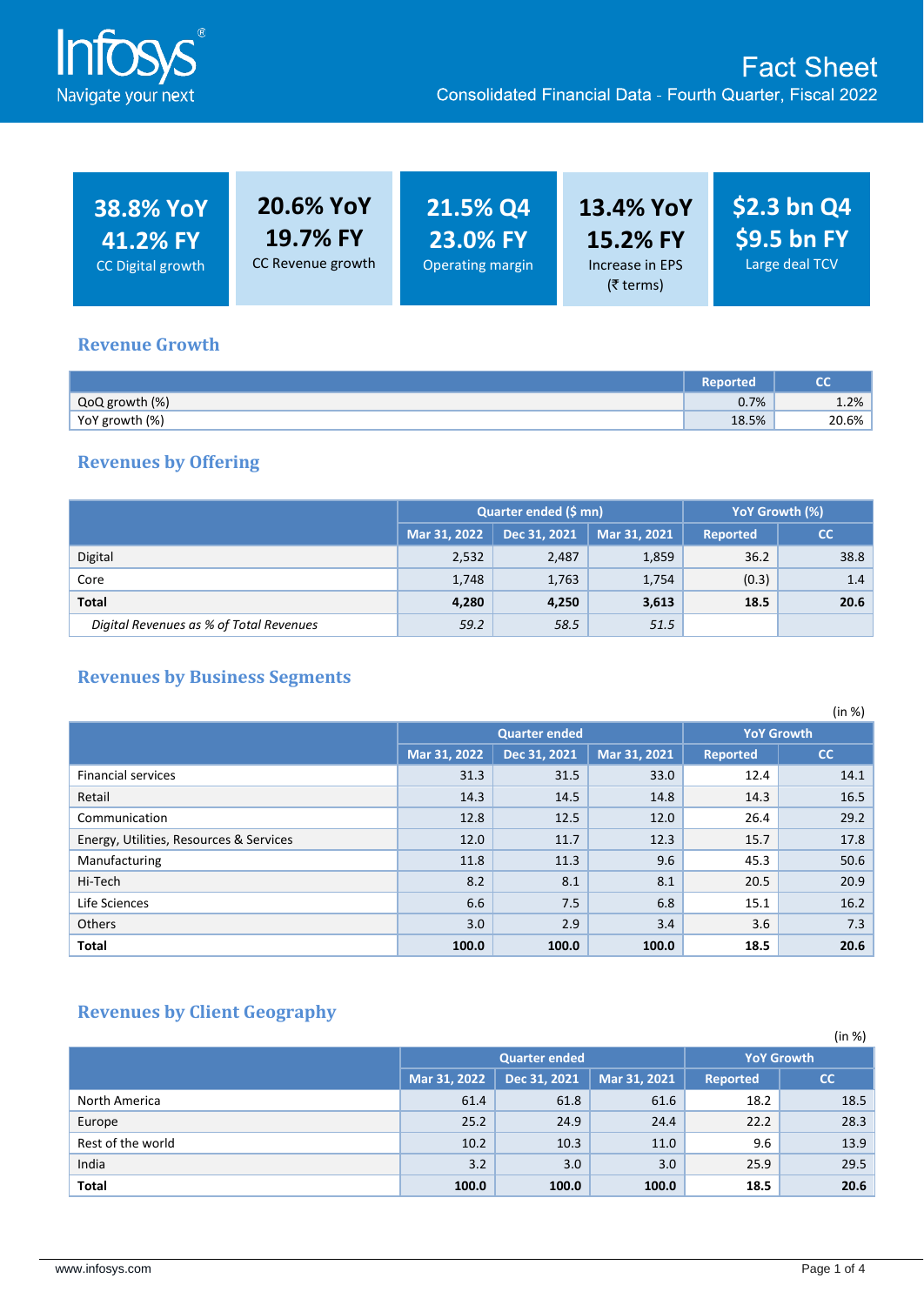

#### **Client Data**

|                                   | <b>Quarter ended</b> |              |              |
|-----------------------------------|----------------------|--------------|--------------|
|                                   | Mar 31, 2022         | Dec 31, 2021 | Mar 31, 2021 |
| <b>Number of Clients</b>          |                      |              |              |
| Active                            | 1,741                | 1,738        | 1,626        |
| Added during the period (gross)   | 110                  | 111          | 130          |
| Number of million dollar clients* |                      |              |              |
| 1 Million dollar +                | 853                  | 854          | 779          |
| 10 Million dollar +               | 275                  | 274          | 252          |
| 50 Million dollar +               | 64                   | 64           | 59           |
| 100 Million dollar +              | 38                   | 37           | 32           |
| Client contribution to revenues   |                      |              |              |
| Top 5 clients                     | 11.8%                | 12.0%        | 10.9%        |
| Top 10 clients                    | 19.4%                | 20.2%        | 18.3%        |
| Top 25 clients                    | 35.4%                | 35.9%        | 34.2%        |
| Days Sales Outstanding*           | 67                   | 71           | 71           |

*\*LTM (Lasttwelve months) Revenues*

## **Effort and Utilization - Consolidated IT Services**

|                           |              |                      | (in %)       |
|---------------------------|--------------|----------------------|--------------|
|                           |              | <b>Quarter ended</b> |              |
|                           | Mar 31, 2022 | Dec 31, 2021         | Mar 31, 2021 |
| <b>Effort</b>             |              |                      |              |
| Onsite                    | 24.0         | 23.8                 | 24.3         |
| Offshore                  | 76.0         | 76.2                 | 75.7         |
| <b>Utilization</b>        |              |                      |              |
| Including trainees        | 80.0         | 82.7                 | 82.2         |
| <b>Excluding trainees</b> | 87.0         | 88.5                 | 87.7         |

#### **Employee Metrics**

|                                                  |                      |              | (Nos.)       |
|--------------------------------------------------|----------------------|--------------|--------------|
|                                                  | <b>Quarter ended</b> |              |              |
|                                                  | Mar 31, 2022         | Dec 31, 2021 | Mar 31, 2021 |
| Total employees                                  | 3,14,015             | 2,92,067     | 2,59,619     |
| S/W professionals                                | 2,97,859             | 2,76,942     | 2,45,037     |
| Sales & Support                                  | 16,156               | 15,125       | 14,582       |
| Voluntary Attrition % (LTM - IT Services)        | 27.7%                | 25.5%        | 10.9%        |
| % of Women Employees                             | 39.6%                | 39.6%        | 38.6%        |
| Revenue per Employee - Consolidated (In US \$ K) | 57.7                 | 57.9         | 55.2         |

### **Cash Flow**

|                                                  |              |                      | In US \$ million |
|--------------------------------------------------|--------------|----------------------|------------------|
|                                                  |              | <b>Quarter ended</b> |                  |
|                                                  | Mar 31, 2022 | Dec 31, 2021         | Mar 31, 2021     |
| Free cash flow (1)                               | 761          | 719                  | 799              |
| Consolidated cash and investments <sup>(2)</sup> | 4,937        | 4,280                | 5,288            |

|                                       |              |                      | In $\vec{\tau}$ crore |
|---------------------------------------|--------------|----------------------|-----------------------|
|                                       |              | <b>Quarter ended</b> |                       |
|                                       | Mar 31, 2022 | Dec 31, 2021         | Mar 31, 2021          |
| Free cash flow $(1)$                  | 5,769        | 5,399                | 5,824                 |
| Consolidated cash and investments (2) | 37,419       | 31,813               | 38,660                |

*(1) Free cash flow is defined as net cash provided by operating activities less capital expenditure as per the consolidated statement of cash flows prepared under IFRS (Non-IFRS measure)*

*(2) Consolidated cash and investments comprise of cash and cash equivalents, current and non-current investments excluding investments in unquoted equity and preference shares, unquoted compulsorily convertible debentures and others (Non-IFRS measure)*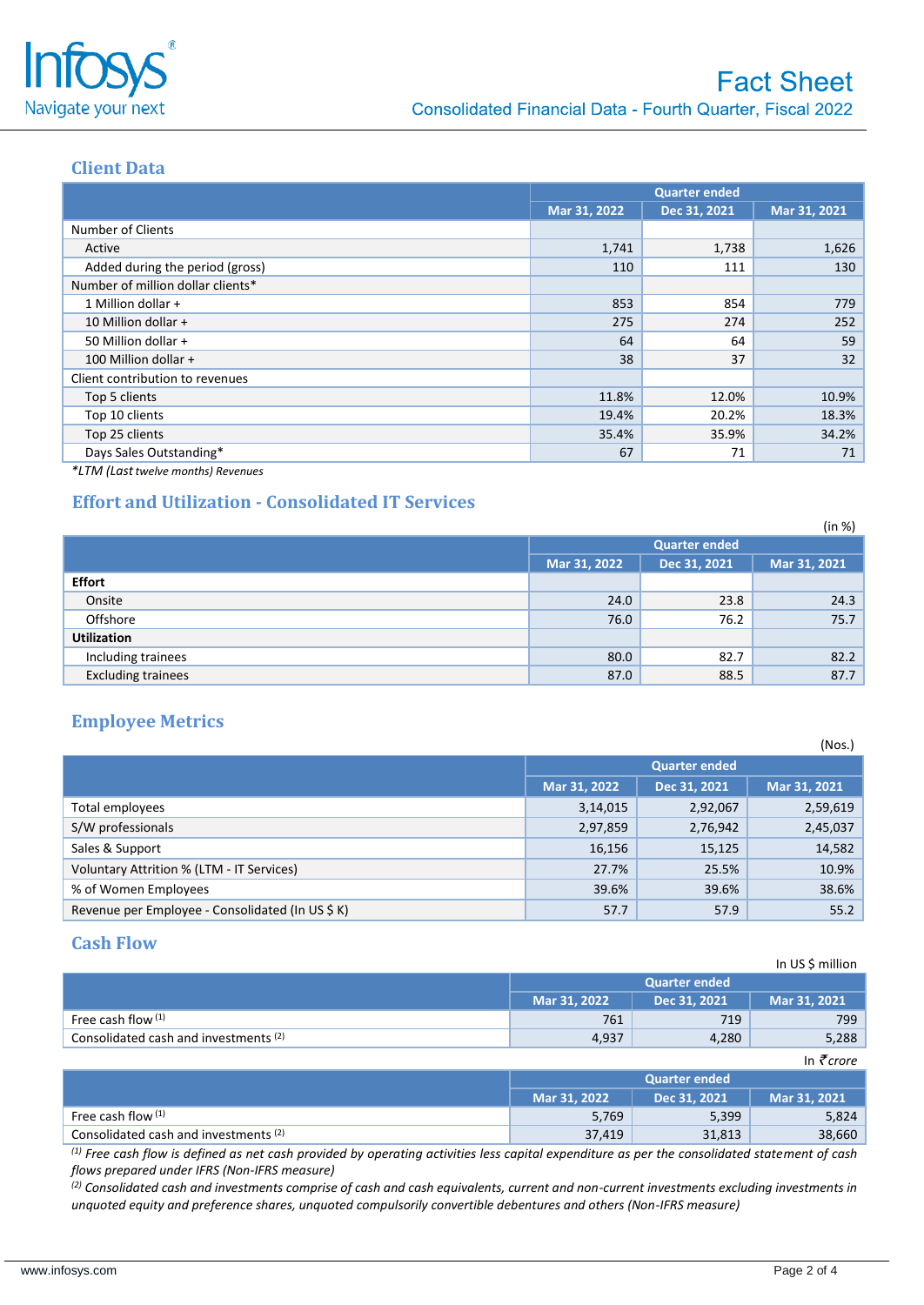

## **Consolidated statement of Comprehensive Income for three months ended,**

| (Extracted from IFRS Financial Statement) | In US \$ million, except per equity share data |                 |                                        |                          |                                        |
|-------------------------------------------|------------------------------------------------|-----------------|----------------------------------------|--------------------------|----------------------------------------|
| <b>Particulars</b>                        | Mar 31,<br>2022                                | Mar 31,<br>2021 | Growth %<br><b>Q4 22 over</b><br>Q4 21 | Dec 31.<br>2021          | Growth %<br><b>Q4 22 over</b><br>Q3 22 |
| <b>Revenues</b>                           | 4,280                                          | 3,613           | 18.5                                   | 4,250                    | 0.7                                    |
| Cost of sales                             | 2,955                                          | 2,357           | 25.4                                   | 2,856                    | 3.5                                    |
| <b>Gross Profit</b>                       | 1,325                                          | 1,256           | 5.5                                    | 1,394                    | (4.9)                                  |
| <b>Operating Expenses:</b>                |                                                |                 |                                        |                          |                                        |
| Selling and marketing expenses            | 179                                            | 165             | 8.5                                    | 177                      | 1.1                                    |
| Administrative expenses                   | 226                                            | 207             | 9.2                                    | 219                      | 3.2                                    |
| <b>Total Operating Expenses</b>           | 405                                            | 372             | 8.9                                    | 396                      | 2.3                                    |
| <b>Operating Profit</b>                   | 920                                            | 884             | 4.1                                    | 998                      | (7.8)                                  |
| <b>Operating Margin %</b>                 | 21.5                                           | 24.5            | (3.0)                                  | 23.5                     | (2.0)                                  |
| Other Income, net $(1)$                   | 78                                             | 68              | 14.7                                   | 61                       | 27.9                                   |
| Profit before income taxes                | 998                                            | 952             | 4.8                                    | 1,059                    | (5.8)                                  |
| Income tax expense                        | 245                                            | 255             | (3.9)                                  | 283                      | (13.4)                                 |
| Net Profit (before minority interest)     | 753                                            | 697             | 8.0                                    | 776                      | (2.9)                                  |
| Net Profit (after minority interest)      | 752                                            | 697             | 7.9                                    | 774                      | (2.9)                                  |
| Basic EPS (\$)                            | 0.18                                           | 0.16            | 9.2                                    | 0.18                     | (2.9)                                  |
| Diluted EPS (\$)                          | 0.18                                           | 0.16            | 9.2                                    | 0.18                     | (2.9)                                  |
| Dividend Per Share $(5)^{(2)}$            | 0.21                                           | 0.20            | 6.7                                    | $\overline{\phantom{0}}$ |                                        |

## **Consolidated statement of Comprehensive Income for year ended,**

| (Extracted from IFRS Financial Statement) |  |  |
|-------------------------------------------|--|--|
|                                           |  |  |

| (Extracted from IFRS Financial Statement) | In US \$ million, except per equity share data |              |          |
|-------------------------------------------|------------------------------------------------|--------------|----------|
| <b>Particulars</b>                        | Mar 31, 2022                                   | Mar 31, 2021 | Growth % |
| <b>Revenues</b>                           | 16,311                                         | 13,561       | 20.3     |
| Cost of sales                             | 10,996                                         | 8,828        | 24.6     |
| <b>Gross Profit</b>                       | 5,315                                          | 4,733        | 12.3     |
| <b>Operating Expenses:</b>                |                                                |              |          |
| Selling and marketing expenses            | 692                                            | 624          | 10.9     |
| Administrative expenses                   | 868                                            | 784          | 10.7     |
| <b>Total Operating Expenses</b>           | 1,560                                          | 1,408        | 10.8     |
| <b>Operating Profit</b>                   | 3,755                                          | 3,325        | 12.9     |
| <b>Operating Margin %</b>                 | 23.0                                           | 24.5         | (1.5)    |
| Other Income, net <sup>(1)</sup>          | 281                                            | 271          | 3.7      |
| Profit before income taxes                | 4,036                                          | 3,596        | 12.2     |
| Income tax expense                        | 1,068                                          | 973          | 9.8      |
| Net Profit (before minority interest)     | 2,968                                          | 2,623        | 13.2     |
| Net Profit (after minority interest)      | 2,963                                          | 2,613        | 13.4     |
| Basic EPS (\$)                            | 0.70                                           | 0.62         | 14.3     |
| Diluted EPS (\$)                          | 0.70                                           | 0.61         | 14.3     |
| Dividend Per Share $(5)^{(2)}$            | 0.41                                           | 0.36         | 14.8     |

*(1) Other income is net of Finance Cost*

*(2) USD/INR exchange rate of 75.00*